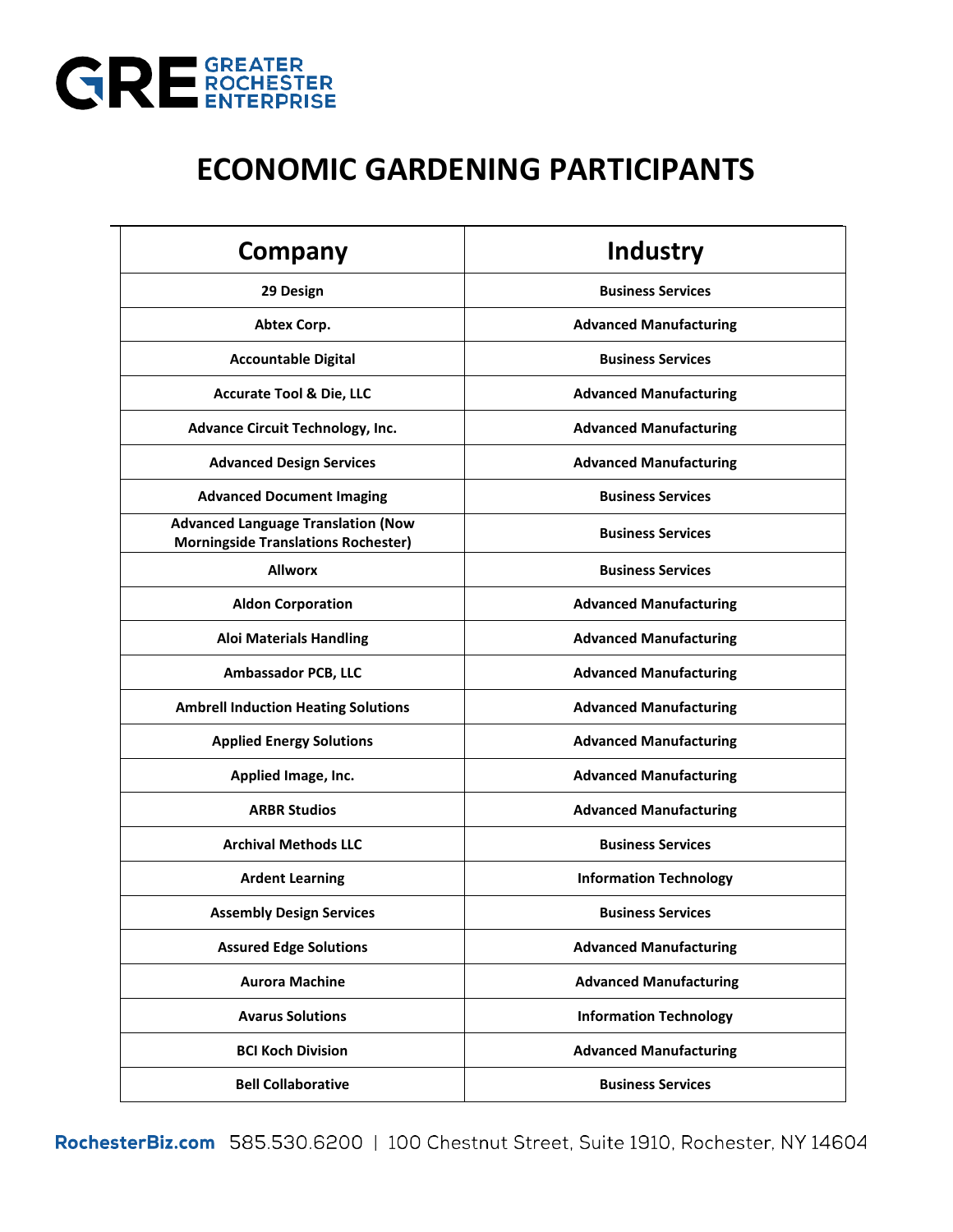| Bio-Optronics, Inc.                               | <b>Information Technology</b>   |
|---------------------------------------------------|---------------------------------|
| BioWorks, Inc.                                    | Agriculture/Grower/Produc<br>er |
| <b>BLM Construction</b>                           | <b>Business Services</b>        |
| <b>BlueTie Inc.</b>                               | <b>Information Technology</b>   |
| <b>Break the Ice Media</b>                        | <b>Business Services</b>        |
| <b>Bridgemark Solutions</b>                       | <b>Business Services</b>        |
| <b>Bristol ID Technologies</b>                    | <b>Advanced Manufacturing</b>   |
| <b>Brite Computers</b>                            | <b>Information Technology</b>   |
| <b>C&amp;M Forwarding</b>                         | <b>Business Services</b>        |
| Canfield & Tack, Inc.                             | <b>Advanced Manufacturing</b>   |
| Capstone Information Technologies, Inc.           | <b>Information Technology</b>   |
| <b>CAR Engineering and Advanced Manufacturing</b> | <b>Advanced Manufacturing</b>   |
| <b>Cardiac Life</b>                               | <b>Business Services</b>        |
| <b>CaterTrax</b>                                  | <b>Information Technology</b>   |
| <b>CELK Distilling LLC</b>                        | Agriculture/Grower/Produc<br>er |
| <b>Circle Optics</b>                              | <b>Advanced Manufacturing</b>   |
| <b>Classic Automation</b>                         | <b>Advanced Manufacturing</b>   |
| <b>ClearCove Systems</b>                          | <b>Business Services</b>        |
| <b>CloudSmartz LLC</b>                            | <b>Information Technology</b>   |
| CM&M                                              | <b>Advanced Manufacturing</b>   |
| <b>ComTec Solutions</b>                           | <b>Information Technology</b>   |
| <b>Construction Robotics</b>                      | <b>Business Services</b>        |
| <b>Corrosion Products &amp; Equipment</b>         | <b>Advanced Manufacturing</b>   |
| <b>Crickler Vending Company, Inc.</b>             | <b>Business Services</b>        |
| <b>CurAegis Technologies</b>                      | <b>Information Technology</b>   |
| <b>Custom Service Solutions, Inc.</b>             | <b>Advanced Manufacturing</b>   |
| <b>CY Plastics</b>                                | <b>Advanced Manufacturing</b>   |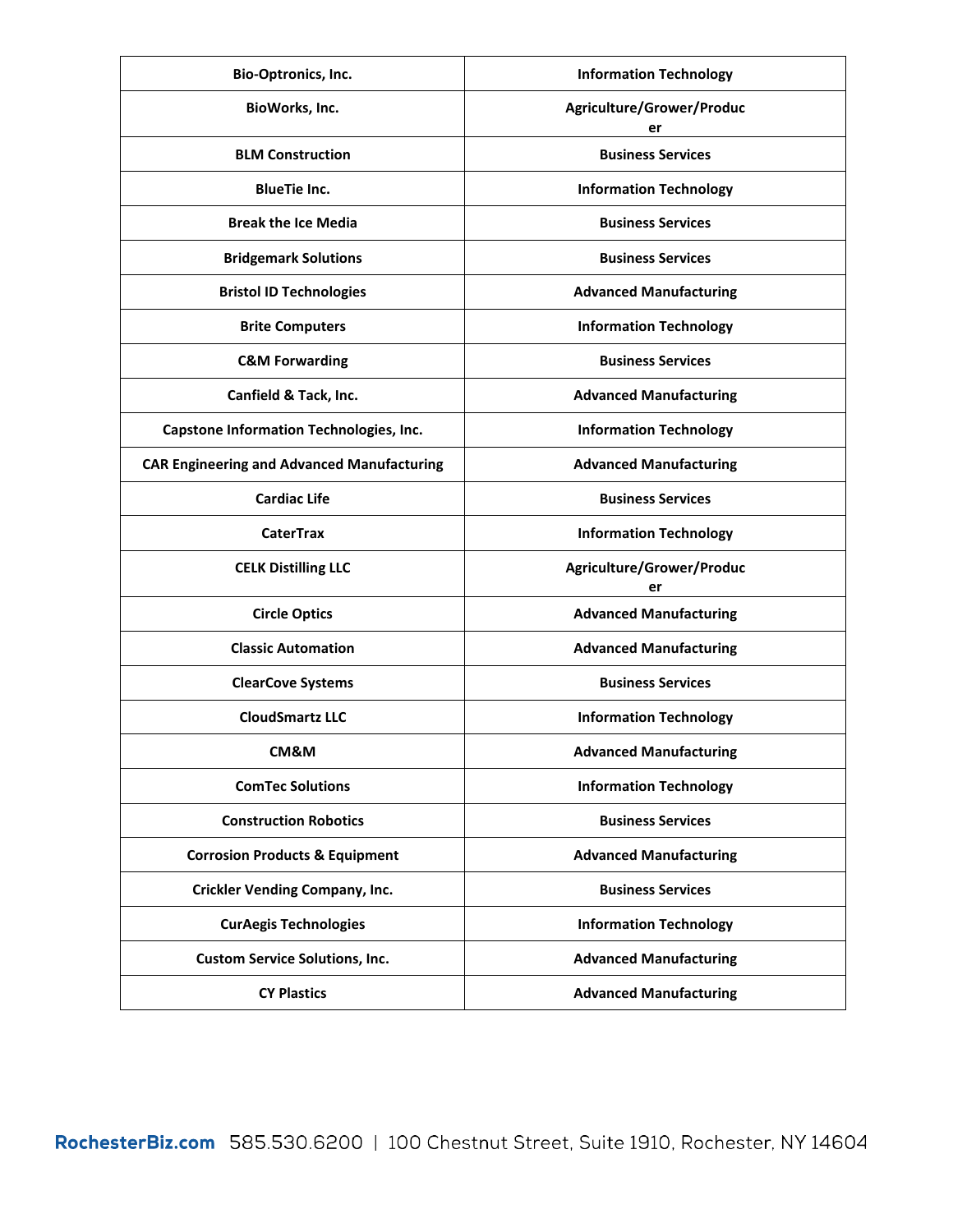| <b>CypherWorx</b>                      | <b>Business Services</b>                    |
|----------------------------------------|---------------------------------------------|
| D.P. Tool & Machine Inc.               | <b>Advanced</b><br><b>Manufacturing</b>     |
| Dailey Electric, Inc.                  | <b>Business Services</b>                    |
| <b>Danaren</b>                         | <b>Business Services</b>                    |
| <b>Deer Run Winery</b>                 | Agriculture/Grower/P<br>roducer             |
| <b>Digitronik Labs</b>                 | <b>Business Services</b>                    |
| <b>Distributed Technology Group</b>    | <b>Business Services</b>                    |
| <b>Doyle Security Systems</b>          | <b>Business Services</b>                    |
| <b>EagleDream Technologies</b>         | <b>Information</b><br><b>Technology</b>     |
| <b>East Side Machine Inc.</b>          | <b>Advanced</b><br><b>Manufacturing</b>     |
| eHealth Technologies Inc.              | <b>Information</b><br><b>Technology</b>     |
| EkoStinger, Inc.                       | <b>Warehouse and</b><br><b>Distribution</b> |
| Electronics & Innovation, Ltd.         | <b>Advanced</b><br><b>Manufacturing</b>     |
| <b>Empire Digital Signs</b>            | <b>Business Services</b>                    |
| <b>Empire Medicinals</b>               | Agriculture/Grower/P<br>roducer             |
| <b>Empire Precision Plastics</b>       | <b>Advanced</b><br><b>Manufacturing</b>     |
| <b>Enalas Group</b>                    | <b>Business Services</b>                    |
| <b>Entre Computer Services, Inc.</b>   | <b>Business Services</b>                    |
| <b>Envative</b>                        | Information<br><b>Technology</b>            |
| equaTEK Interactive, Inc.              | <b>Business Services</b>                    |
| <b>ET Precision Optics, Inc.</b>       | <b>Advanced</b><br><b>Manufacturing</b>     |
| <b>Evoke Healthy Foods</b>             | <b>Advanced</b><br><b>Manufacturing</b>     |
| <b>Exact Data, LLC</b>                 | Information<br><b>Technology</b>            |
| <b>Exele Information Systems, Inc.</b> | <b>Information</b><br><b>Technology</b>     |
| <b>Family Furniture</b>                | <b>Business Services</b>                    |
| <b>Faro Industries</b>                 | <b>Advanced</b><br>Manufacturing            |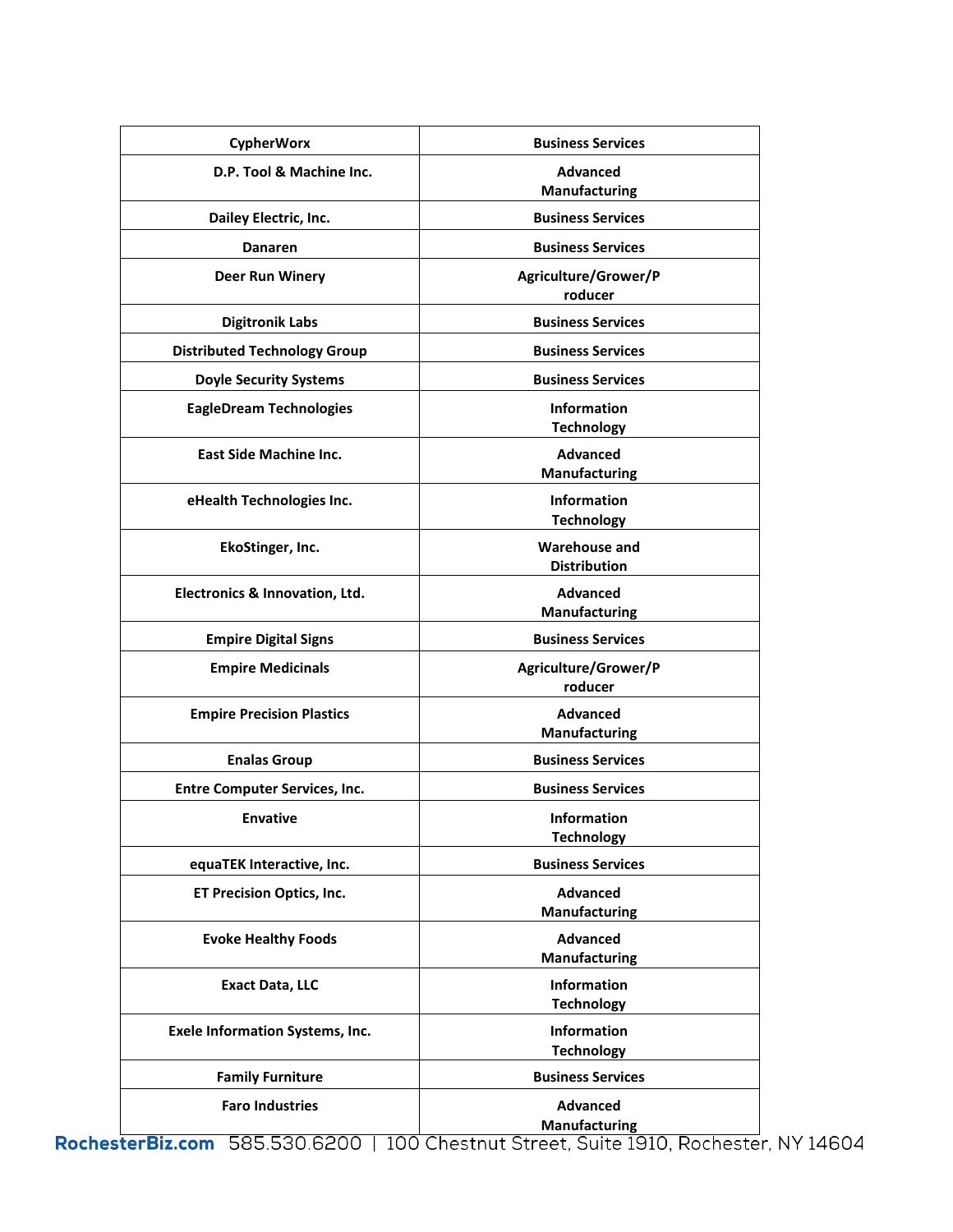| <b>Finger Lakes Extrusion Corp.</b>                                   | <b>Advanced</b><br><b>Manufacturing</b> |
|-----------------------------------------------------------------------|-----------------------------------------|
| <b>Finger Lakes Premier Properties</b>                                | <b>Business Services</b>                |
| <b>FirstLight Fiber (formerly Finger Lakes</b>                        | <b>Business Services</b>                |
| <b>Technologies Group)</b><br><b>Flower City Monitor Services Ltd</b> | <b>Business Services</b>                |
|                                                                       |                                         |
| <b>Fox Run Vineyards</b>                                              | Agriculture/Grower/P<br>roducer         |
| <b>Framing Technology Inc.</b>                                        | <b>Advanced</b><br><b>Manufacturing</b> |
| <b>GP Flooring</b>                                                    | <b>Business Services</b>                |
| <b>GreenSpark Energy</b>                                              | <b>Advanced</b><br>Manufacturing        |
| <b>G-S Plastic Optics</b>                                             | <b>Advanced</b><br><b>Manufacturing</b> |
| G-S Supplies, Inc.                                                    | <b>Advanced</b><br>Manufacturing        |
| H. Risch Inc.                                                         | <b>Advanced</b><br><b>Manufacturing</b> |
| Han-Tek                                                               | <b>Advanced</b><br>Manufacturing        |
| Harbec Inc.                                                           | <b>Advanced</b><br><b>Manufacturing</b> |
| <b>Hazlitt's Red Cat Cellars</b>                                      | <b>Advanced</b><br>Manufacturing        |
| <b>Health Care Originals</b>                                          | <b>Advanced</b><br><b>Manufacturing</b> |
| <b>Helen &amp; Gertrude</b>                                           | <b>Business Services</b>                |
| <b>Highland Planning</b>                                              | <b>Business Services</b>                |
| <b>Hodgins Engraving Co.</b>                                          | <b>Advanced</b><br><b>Manufacturing</b> |
| Hole in the Wall Inc.                                                 | <b>Business Services</b>                |
| <b>Horizon Solutions</b>                                              | <b>Business Services</b>                |
| <b>Howlett Farms</b>                                                  | Agriculture/Grower/P<br>roducer         |
| <b>ID Signsystems</b>                                                 | <b>Advanced</b><br><b>Manufacturing</b> |
| IMSWorkX, Inc.                                                        | <b>Business Services</b>                |
| <b>Indie Queens</b>                                                   | <b>Business Services</b>                |
| <b>Innex (Blue Sky Vision Partners)</b>                               | <b>Advanced</b><br>Manufacturing        |
| <b>Innovative Solutions</b>                                           | <b>Business Services</b>                |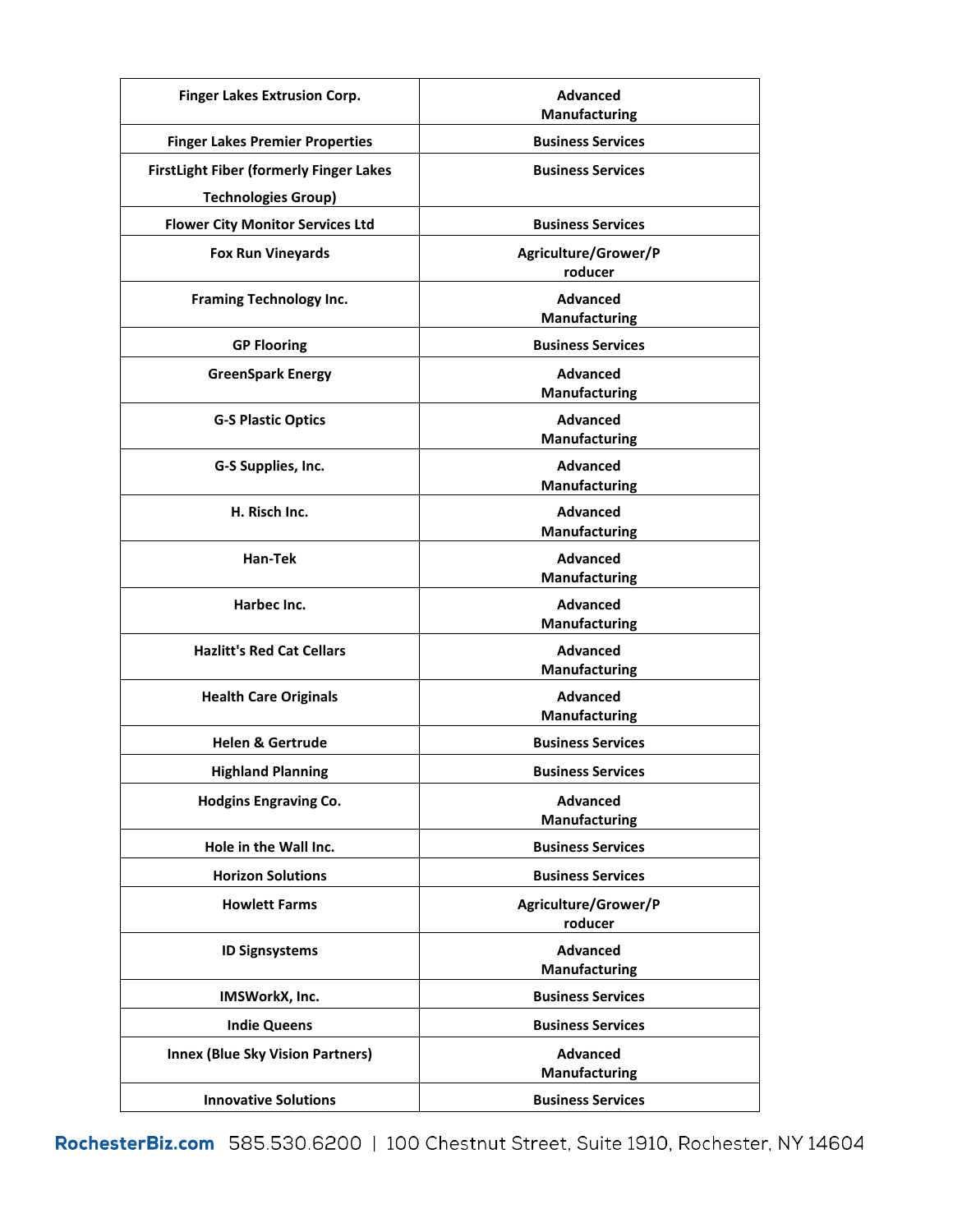| <b>Integrated Systems</b>                        | <b>Information</b><br><b>Technology</b> |
|--------------------------------------------------|-----------------------------------------|
| <b>Intivity Inc</b>                              | <b>Business Services</b>                |
| Intrinsiq Materials, Inc.                        | <b>Advanced</b><br><b>Manufacturing</b> |
| <b><i>ISECURE</i></b>                            | <b>Information</b><br><b>Technology</b> |
| J.N. White Designs                               | <b>Advanced</b><br><b>Manufacturing</b> |
| Jamko                                            | <b>Business Services</b>                |
| <b>Jorsek</b>                                    | <b>Information</b><br><b>Technology</b> |
| <b>KAL Advanced Manufacturing</b><br>Corporation | <b>Advanced</b><br>Manufacturing        |
| <b>KinkBMX</b>                                   | <b>Advanced</b><br><b>Manufacturing</b> |
| <b>Launch Team Inc.</b>                          | <b>Information</b><br><b>Technology</b> |
| LaBco Fabrication, Inc.                          | <b>Advanced</b><br>Manufacturing        |
| <b>Lean Life Advanced Manufacturing</b>          | <b>Advanced</b><br>Manufacturing        |
| Legendary Auto Interiors Ltd.                    | <b>Advanced</b><br>Manufacturing        |
| <b>Leveraging Technology</b>                     | <b>Business Services</b>                |
| <b>Linden Digital Marketing</b>                  | <b>Business Services</b>                |
| Linton                                           | <b>Advanced</b><br><b>Manufacturing</b> |
| <b>Litron Laboratories</b>                       | <b>Advanced</b><br>Manufacturing        |
| <b>L-Tron Corporation</b>                        | <b>Information</b><br><b>Technology</b> |
| <b>Lumetrics</b>                                 | <b>Advanced</b><br>Manufacturing        |
| Mach 2 Management, Inc.                          | <b>Business Services</b>                |
| Mail Technologies, Inc.                          | <b>Business Services</b>                |
| <b>Markin Tubing</b>                             | <b>Advanced</b><br><b>Manufacturing</b> |
| <b>Marshall BioResource</b>                      | Agriculture/Grower/P<br>roducer         |
| <b>Marshall Boxes, Inc</b>                       | <b>Advanced</b><br>Manufacturing        |
| <b>Micro Instrument Corp</b>                     | <b>Advanced</b><br>Manufacturing        |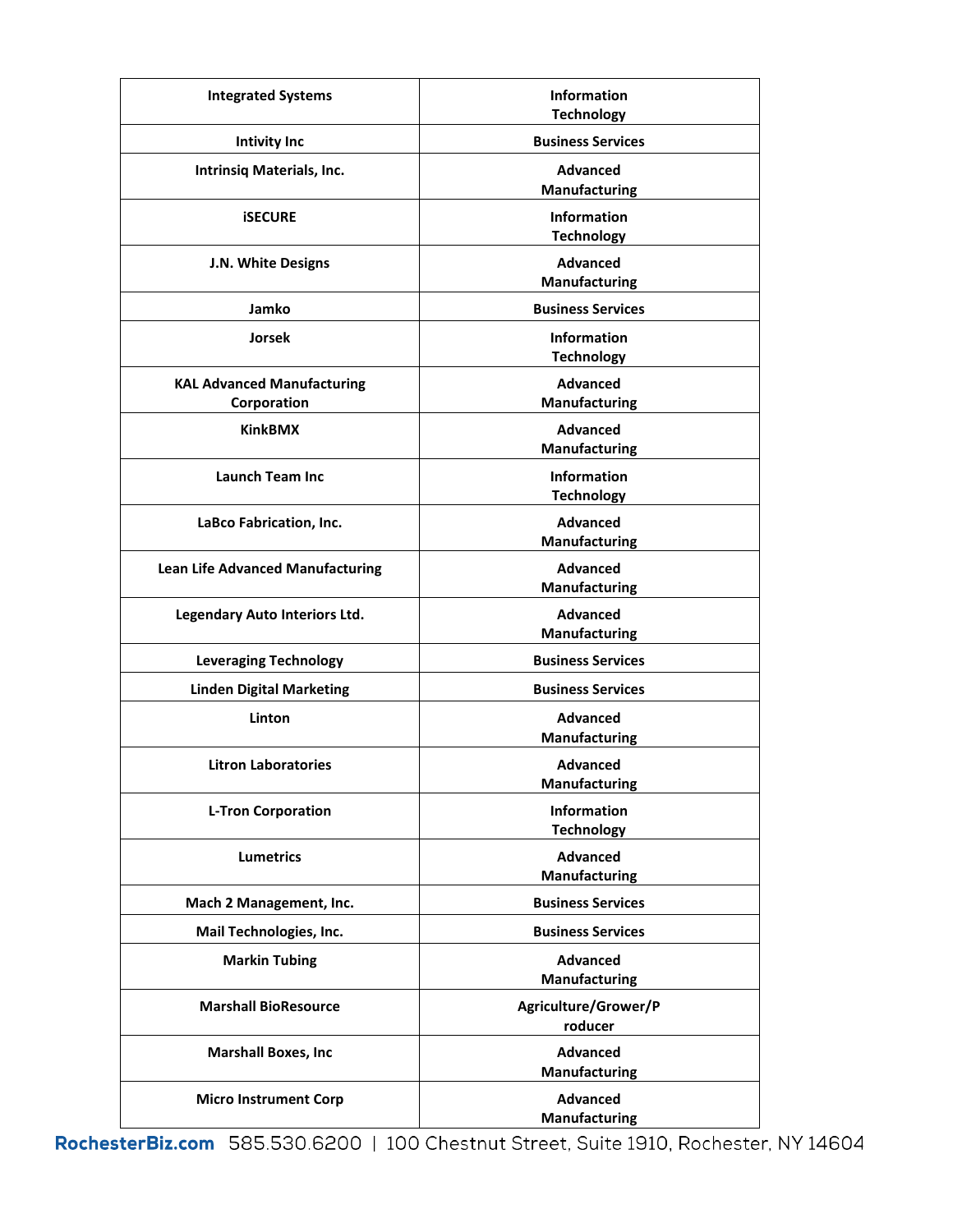| Minoritech, Inc.                                            | <b>Business Services</b>                |
|-------------------------------------------------------------|-----------------------------------------|
| <b>Mission Health Concepts</b>                              | <b>Advanced</b><br>Manufacturing        |
| <b>Modern Advanced Manufacturing</b><br><b>Services LLC</b> | <b>Advanced</b><br>Manufacturing        |
| <b>Monroe Industries</b>                                    | <b>Advanced</b><br>Manufacturing        |
| <b>Monsees Group</b>                                        | <b>Advanced</b><br>Manufacturing        |
| Moondog Optics, Inc.                                        | <b>Advanced</b><br>Manufacturing        |
| New Scale Technologies, Inc.                                | <b>Advanced</b><br>Manufacturing        |
| <b>Newcut</b>                                               | <b>Advanced</b><br><b>Manufacturing</b> |
| <b>NimbleUser</b>                                           | <b>Information</b><br><b>Technology</b> |
| Nordon Inc.                                                 | <b>Advanced</b><br>Manufacturing        |
| <b>Oliver's Candies, LLC</b>                                | <b>Business Services</b>                |
| <b>Omega Tool Measuring Machines</b>                        | <b>Advanced</b><br><b>Manufacturing</b> |
| <b>Once Again Nut Butter</b>                                | <b>Advanced</b><br><b>Manufacturing</b> |
| <b>OnCell</b>                                               | <b>Information</b><br><b>Technology</b> |
| <b>Ontario Plastics, Inc.</b>                               | <b>Advanced</b><br>Manufacturing        |
| <b>Optics Technology, Inc.</b>                              | <b>Advanced</b><br>Manufacturing        |
| <b>Optimation Technology, Inc.</b>                          | <b>Advanced</b><br><b>Manufacturing</b> |
| <b>Optimax Systems, Inc.</b>                                | <b>Advanced</b><br><b>Manufacturing</b> |
| <b>OrCon Industries Corp.</b>                               | <b>Advanced</b><br>Manufacturing        |
| Orolia                                                      | <b>Advanced</b><br><b>Manufacturing</b> |
| <b>OS-Cubed</b>                                             | <b>Information</b><br><b>Technology</b> |
| <b>Panther Graphics</b>                                     | <b>Advanced</b><br>Manufacturing        |
| <b>PeerPlace Networks LLC</b>                               | <b>Information</b><br><b>Technology</b> |
| Pharma-Smart International Inc.                             | <b>Advanced</b>                         |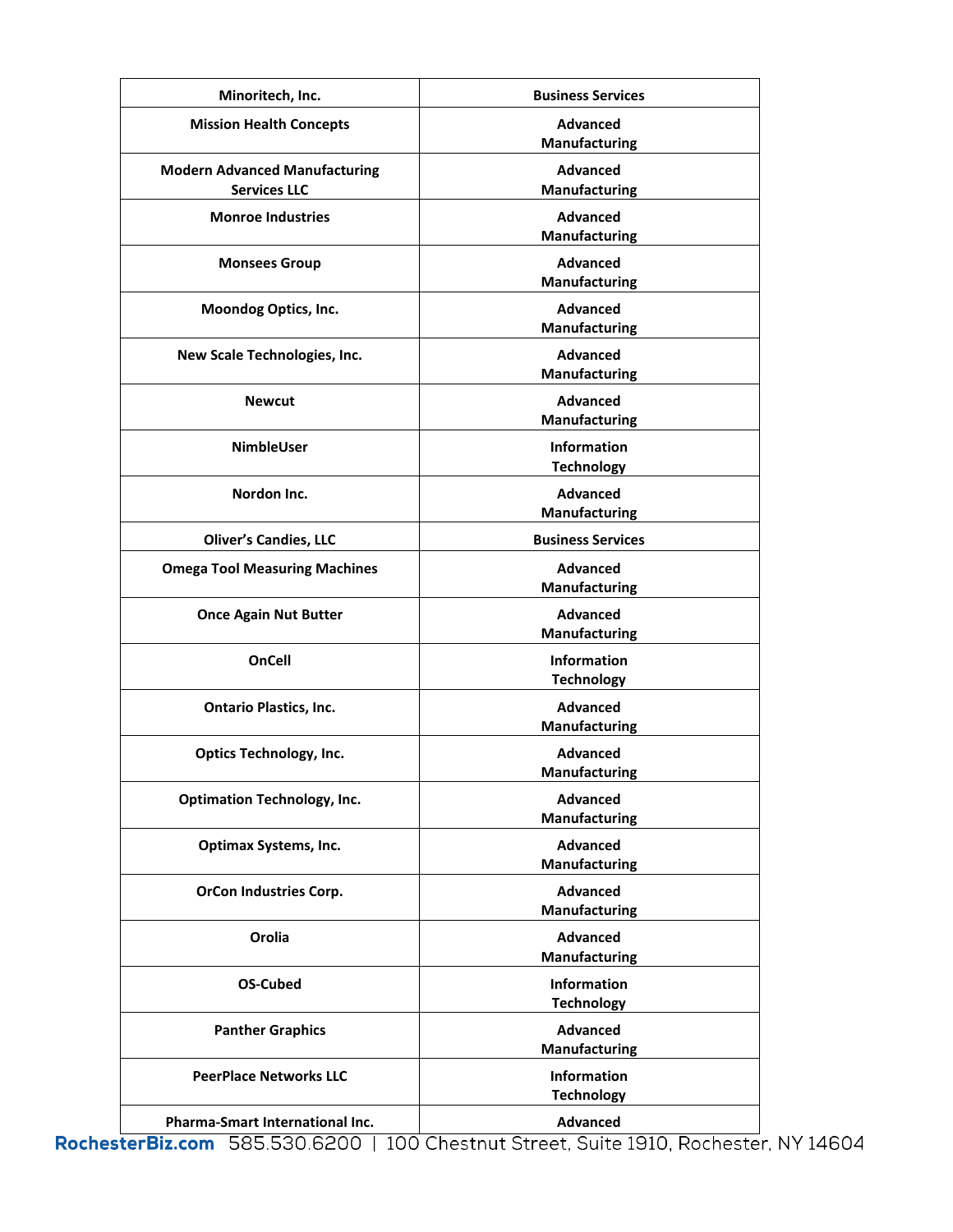|                                                   | Manufacturing                               |
|---------------------------------------------------|---------------------------------------------|
| <b>PHU Concepts</b>                               | <b>Business Services</b>                    |
| <b>Pierce Industries</b>                          | <b>Advanced</b><br>Manufacturing            |
| PKG Equipment Inc.                                | <b>Advanced</b><br><b>Manufacturing</b>     |
| <b>Positive Science</b>                           | <b>Advanced</b><br>Manufacturing            |
| <b>Premium CoPack</b>                             | <b>Advanced</b><br><b>Manufacturing</b>     |
| <b>ProNexus LLC</b>                               | <b>Business Services</b>                    |
| <b>Psquared Digital, LLC</b>                      | <b>Information</b><br><b>Technology</b>     |
| <b>Pure Technology</b>                            | <b>Business Services</b>                    |
| QES Solutions Inc.                                | <b>Business Services</b>                    |
| <b>Rail Development Group</b>                     | <b>Advanced</b><br><b>Manufacturing</b>     |
| Ravi Engineering and Land Surveying,<br>P.C.      | <b>Business Services</b>                    |
| <b>RED Rochester</b>                              | <b>Business Services</b>                    |
| <b>Refractron Technologies Corporation</b>        | <b>Advanced</b><br>Manufacturing            |
| <b>Research Dynamics Consulting Group.</b><br>Ltd | <b>Business Services</b>                    |
| <b>Response Care, Inc.</b>                        | <b>Advanced</b><br>Manufacturing            |
| Rhino Trunk and Case, Inc.                        | <b>Advanced</b><br><b>Manufacturing</b>     |
| <b>Roccera LLC</b>                                | <b>Advanced</b><br><b>Manufacturing</b>     |
| <b>RS Automation</b>                              | <b>Business Services</b>                    |
| <b>RS Maher &amp; Son</b>                         | <b>Warehouse and</b><br><b>Distribution</b> |
| SaleSource International                          | <b>Information</b><br><b>Technology</b>     |
| Savage IO                                         | <b>Information</b><br><b>Technology</b>     |
| Seating Inc.                                      | <b>Advanced</b><br><b>Manufacturing</b>     |
| <b>Second Avenue Learning</b>                     | <b>Information</b><br><b>Technology</b>     |
| Shawndra Products, Inc.                           | <b>Advanced</b><br><b>Manufacturing</b>     |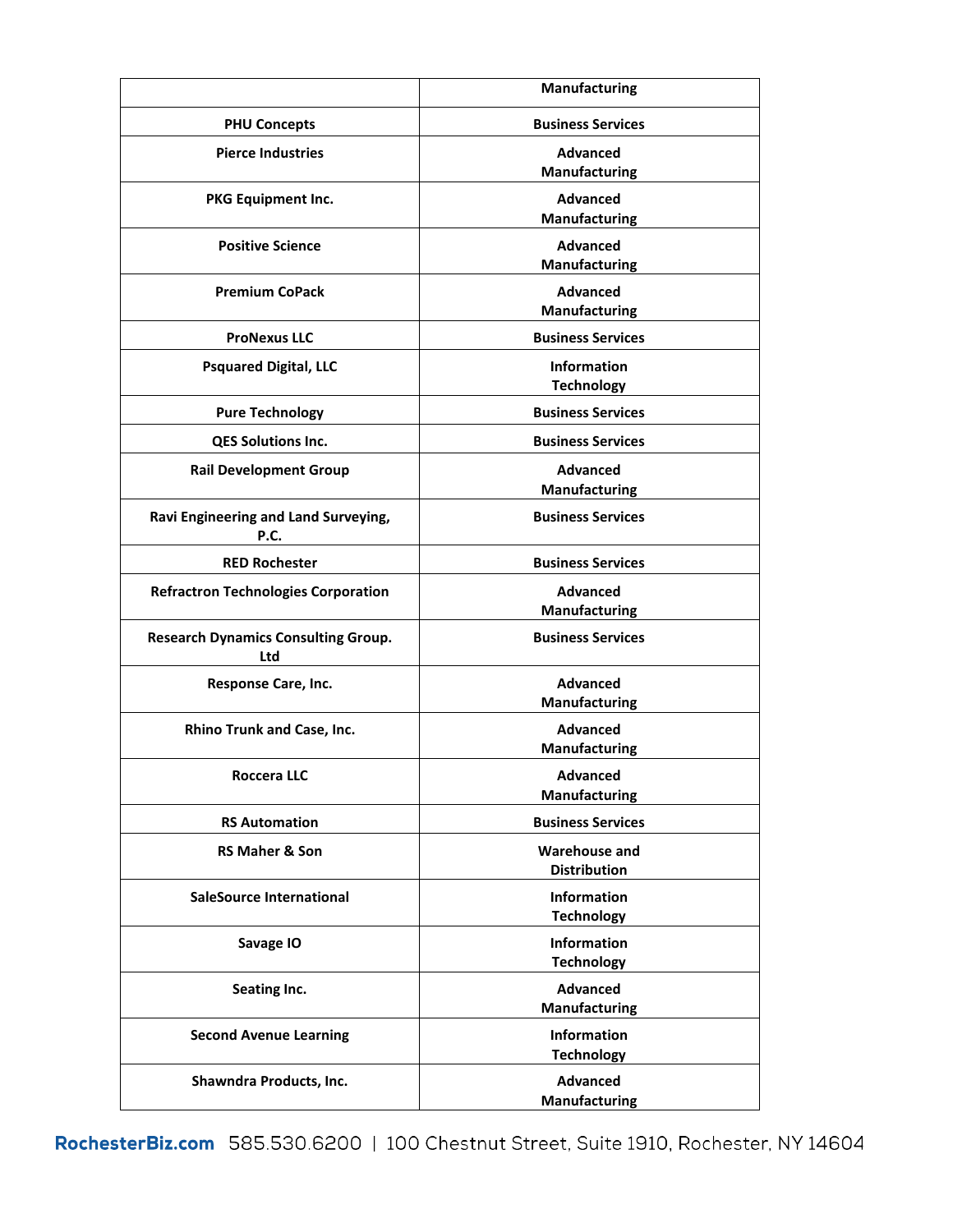| <b>Sidco Filter Corporation</b>              | <b>Advanced</b><br>Manufacturing        |
|----------------------------------------------|-----------------------------------------|
| <b>Special Care Systems, LLC</b>             | Information<br><b>Technology</b>        |
| Staach Inc.                                  | <b>Advanced</b><br><b>Manufacturing</b> |
| <b>Steel &amp; O'Brien</b>                   | <b>Advanced</b><br><b>Manufacturing</b> |
| <b>Strategic Interests</b>                   | <b>Business Services</b>                |
| Surmotech, LLC                               | <b>Advanced</b><br><b>Manufacturing</b> |
| <b>SWBR Architects</b>                       | <b>Business Services</b>                |
| Sydor Optics, Inc.                           | <b>Advanced</b><br><b>Manufacturing</b> |
| <b>TAGeX Brands</b>                          | <b>Business Services</b>                |
| <b>ThermApparel</b>                          | <b>Advanced</b><br><b>Manufacturing</b> |
| <b>Technical Systems Group</b>               | <b>Business Services</b>                |
| <b>Three Brothers Wineries &amp; Estates</b> | Agriculture/Grower/P<br>roducer         |
| <b>Tiny Fish Printing</b>                    | <b>Advanced</b><br><b>Manufacturing</b> |
| <b>Tompkins Metal Finishing Inc.</b>         | <b>Advanced</b><br><b>Manufacturing</b> |
| <b>Tri-Mar Consulting, Inc</b>               | <b>Business Services</b>                |
| <b>TruForm Manufacturing</b>                 | <b>Advanced</b><br>Manufacturing        |
| <b>Unique Automation LLC</b>                 | <b>Business Services</b>                |
| <b>Upstate Door Inc.</b>                     | Advanced<br><b>Manufacturing</b>        |
| <b>US Ceiling Corp</b>                       | <b>Business Services</b>                |
| <b>V Technical Textiles</b>                  | <b>Advanced</b><br><b>Manufacturing</b> |
| <b>Vance Metal Fabricators</b>               | <b>Advanced</b><br>Manufacturing        |
| <b>Vargas Associates</b>                     | <b>Business Services</b>                |
| Velmex, Inc                                  | <b>Advanced</b><br><b>Manufacturing</b> |
| Velocitti                                    | <b>Business Services</b>                |
| VetPharm, Inc.                               | <b>Business Services</b>                |
| <b>Vigneri Chocolates</b>                    | <b>Advanced</b><br><b>Manufacturing</b> |
| <b>Virtual Polymer Compounds, LLC</b>        | Advanced                                |
|                                              |                                         |